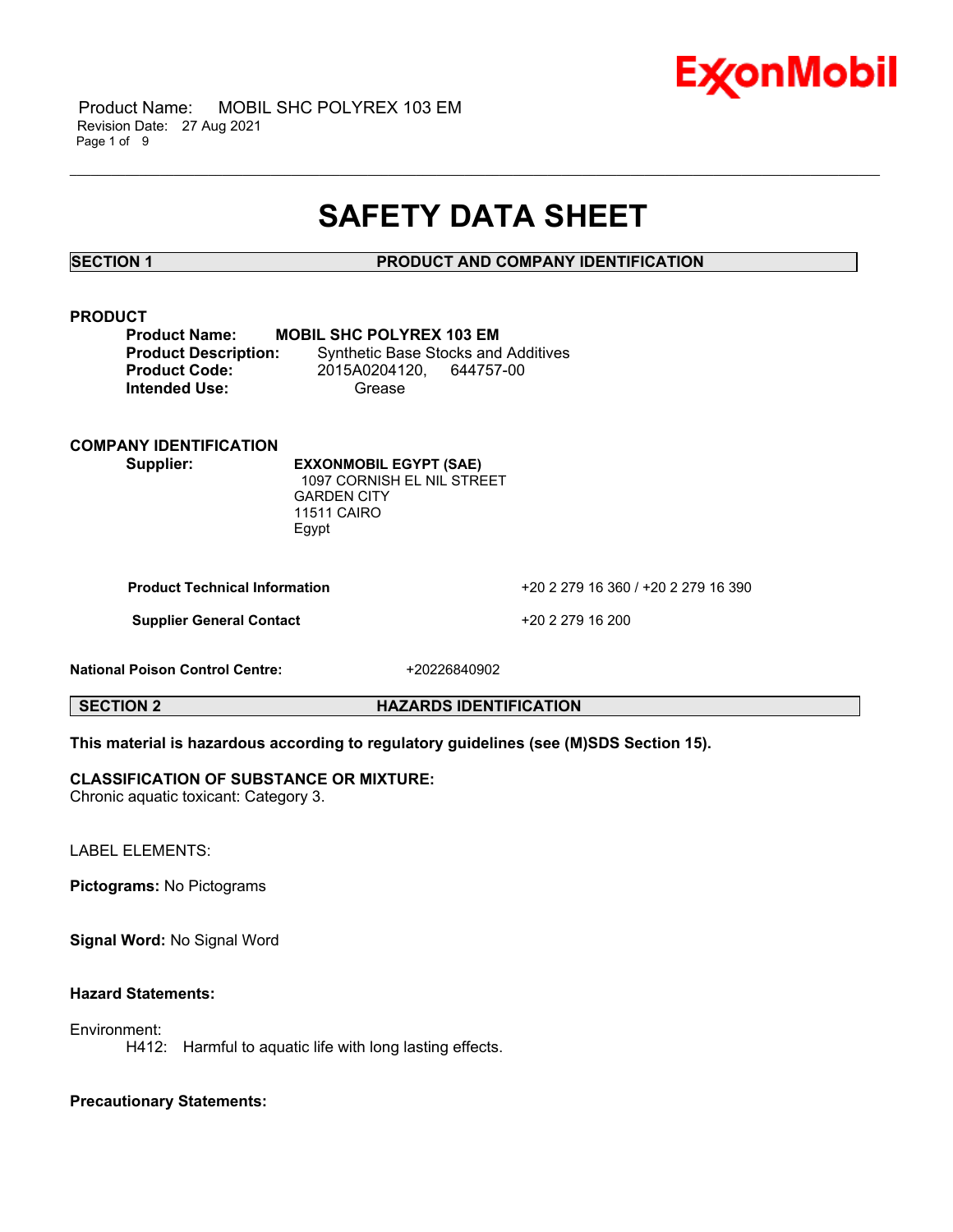

 Product Name: MOBIL SHC POLYREX 103 EM Revision Date: 27 Aug 2021 Page 2 of 9

#### Prevention:

P273: Avoid release to the environment.

Disposal:

P501: Dispose of contents and container in accordance with local regulations.

#### **Other hazard information:**

#### **Physical / Chemical Hazards:**

No significant hazards.

#### **Health Hazards:**

High-pressure injection under skin may cause serious damage. Excessive exposure may result in eye, skin, or respiratory irritation.

#### **Environmental Hazards:**

No additional hazards.

**NOTE:** This material should not be used for any other purpose than the intended use in Section 1 without expert advice. Health studies have shown that chemical exposure may cause potential human health risks which may vary from person to person.

\_\_\_\_\_\_\_\_\_\_\_\_\_\_\_\_\_\_\_\_\_\_\_\_\_\_\_\_\_\_\_\_\_\_\_\_\_\_\_\_\_\_\_\_\_\_\_\_\_\_\_\_\_\_\_\_\_\_\_\_\_\_\_\_\_\_\_\_\_\_\_\_\_\_\_\_\_\_\_\_\_\_\_\_\_\_\_\_\_\_\_\_\_\_\_\_\_\_\_\_\_\_\_\_\_\_\_\_\_\_\_\_\_\_\_\_\_

### **SECTION 3 COMPOSITION / INFORMATION ON INGREDIENTS**

This material is defined as a mixture.

#### **Reportable Hazardous Substance(s) or Complex Substance(s)**

| <b>Name</b>                                     | CAS#       | Concentration* | <b>GHS Hazard Codes</b> |
|-------------------------------------------------|------------|----------------|-------------------------|
| 1H-IMIDAZOLE-1-ETHANOL, 2-(8-HEPTADECENYL)-4,5- | $95-38-5$  | $0.1 - 5.25\%$ | H302, H314(1C), H373,   |
| IDIHYDRO-                                       |            |                | H400(M factor 10).      |
|                                                 |            |                | $H410(M$ factor 1)      |
| AMINES, C12-14-ALKYL, ISOOCTYL PHOSPHATES       | 68187-67-7 | $-5\%$         | H302, H312, H314(1C),   |
|                                                 |            |                | $H400(M$ factor 1).     |
|                                                 |            |                | $H410(M$ factor 1)      |

\* All concentrations are percent by weight unless ingredient is a gas. Gas concentrations are in percent by volume.

#### **SECTION 4 FIRST AID MEASURES**

#### **INHALATION**

Under normal conditions of intended use, this material is not expected to be an inhalation hazard.

#### **SKIN CONTACT**

Wash contact areas with soap and water. If product is injected into or under the skin, or into any part of the body, regardless of the appearance of the wound or its size, the individual should be evaluated immediately by a physician as a surgical emergency. Even though initial symptoms from high pressure injection may be minimal or absent, early surgical treatment within the first few hours may significantly reduce the ultimate extent of injury.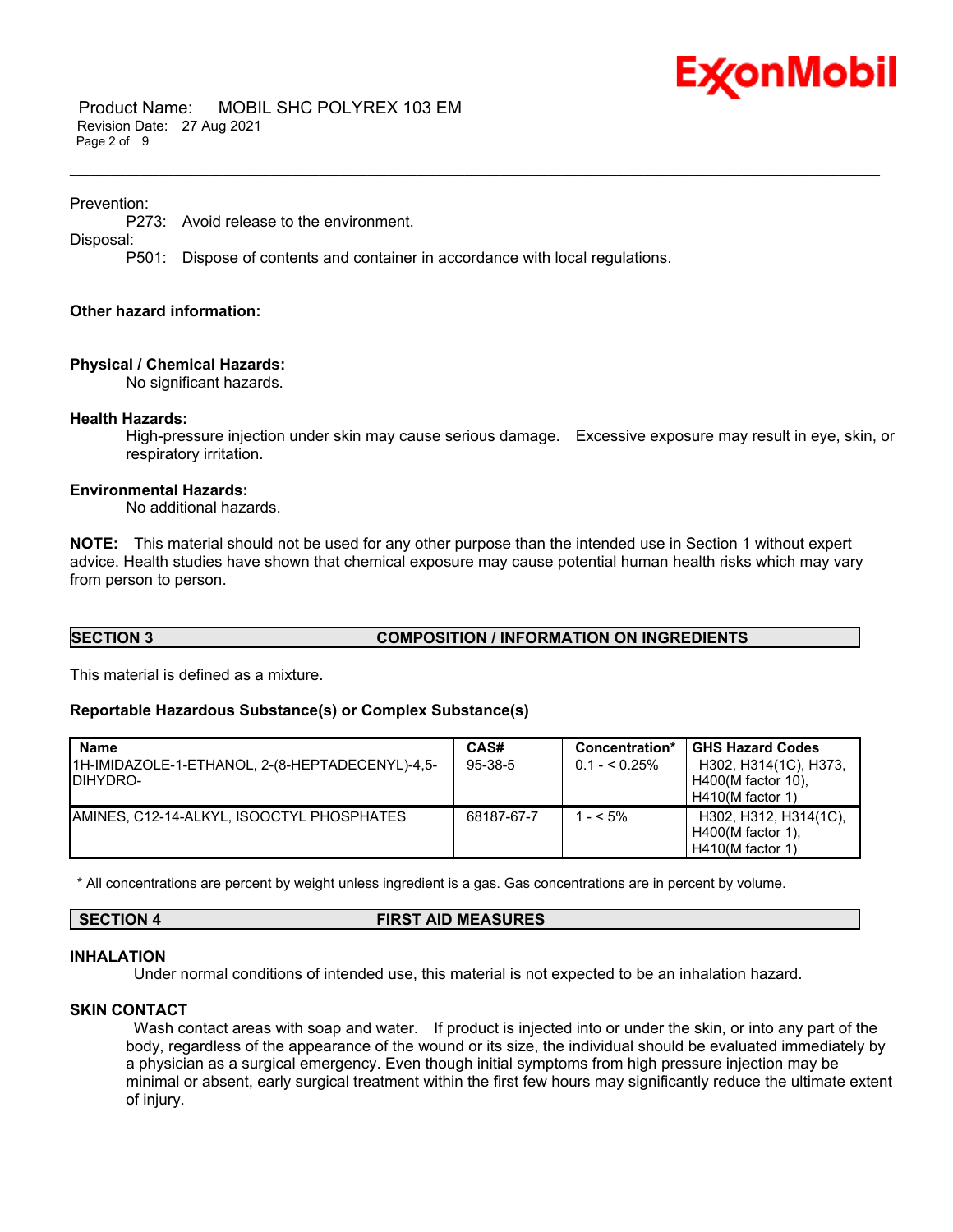

 Product Name: MOBIL SHC POLYREX 103 EM Revision Date: 27 Aug 2021 Page 3 of 9

#### **EYE CONTACT**

Flush thoroughly with water. If irritation occurs, get medical assistance.

#### **INGESTION**

First aid is normally not required. Seek medical attention if discomfort occurs.

#### **NOTE TO PHYSICIAN**

None

#### **SECTION 5 FIRE FIGHTING MEASURES**

\_\_\_\_\_\_\_\_\_\_\_\_\_\_\_\_\_\_\_\_\_\_\_\_\_\_\_\_\_\_\_\_\_\_\_\_\_\_\_\_\_\_\_\_\_\_\_\_\_\_\_\_\_\_\_\_\_\_\_\_\_\_\_\_\_\_\_\_\_\_\_\_\_\_\_\_\_\_\_\_\_\_\_\_\_\_\_\_\_\_\_\_\_\_\_\_\_\_\_\_\_\_\_\_\_\_\_\_\_\_\_\_\_\_\_\_\_

#### **EXTINGUISHING MEDIA**

**Appropriate Extinguishing Media:** Use water fog, foam, dry chemical or carbon dioxide (CO2) to extinguish flames.

**Inappropriate Extinguishing Media:** Straight streams of water

#### **FIRE FIGHTING**

**Fire Fighting Instructions:** Evacuate area. Prevent run-off from fire control or dilution from entering streams, sewers or drinking water supply. Fire-fighters should use standard protective equipment and in enclosed spaces, self-contained breathing apparatus (SCBA). Use water spray to cool fire exposed surfaces and to protect personnel.

**Hazardous Combustion Products:** Aldehydes, Incomplete combustion products, Oxides of carbon, Smoke, Fume, Sulphur oxides

#### **FLAMMABILITY PROPERTIES**

**Flash Point [Method]:** >188°C (370°F) [EST. FOR OIL, ASTM D-92 (COC)] **Flammable Limits (Approximate volume % in air):** LEL: N/D UEL: N/D **Autoignition Temperature:** N/D

#### **SECTION 6 ACCIDENTAL RELEASE MEASURES**

#### **NOTIFICATION PROCEDURES**

In the event of a spill or accidental release, notify relevant authorities in accordance with all applicable regulations.

#### **PROTECTIVE MEASURES**

Avoid contact with spilled material. See Section 5 for fire fighting information. See the Hazard Identification Section for Significant Hazards. See Section 4 for First Aid Advice. See Section 8 for advice on the minimum requirements for personal protective equipment. Additional protective measures may be necessary, depending on the specific circumstances and/or the expert judgment of the emergency responders.

#### **SPILL MANAGEMENT**

**Land Spill:** Stop leak if you can do so without risk. Scrape up spilled material with shovels into a suitable container for recycle or disposal.

**Water Spill:** Stop leak if you can do so without risk. Confine the spill immediately with booms. Warn other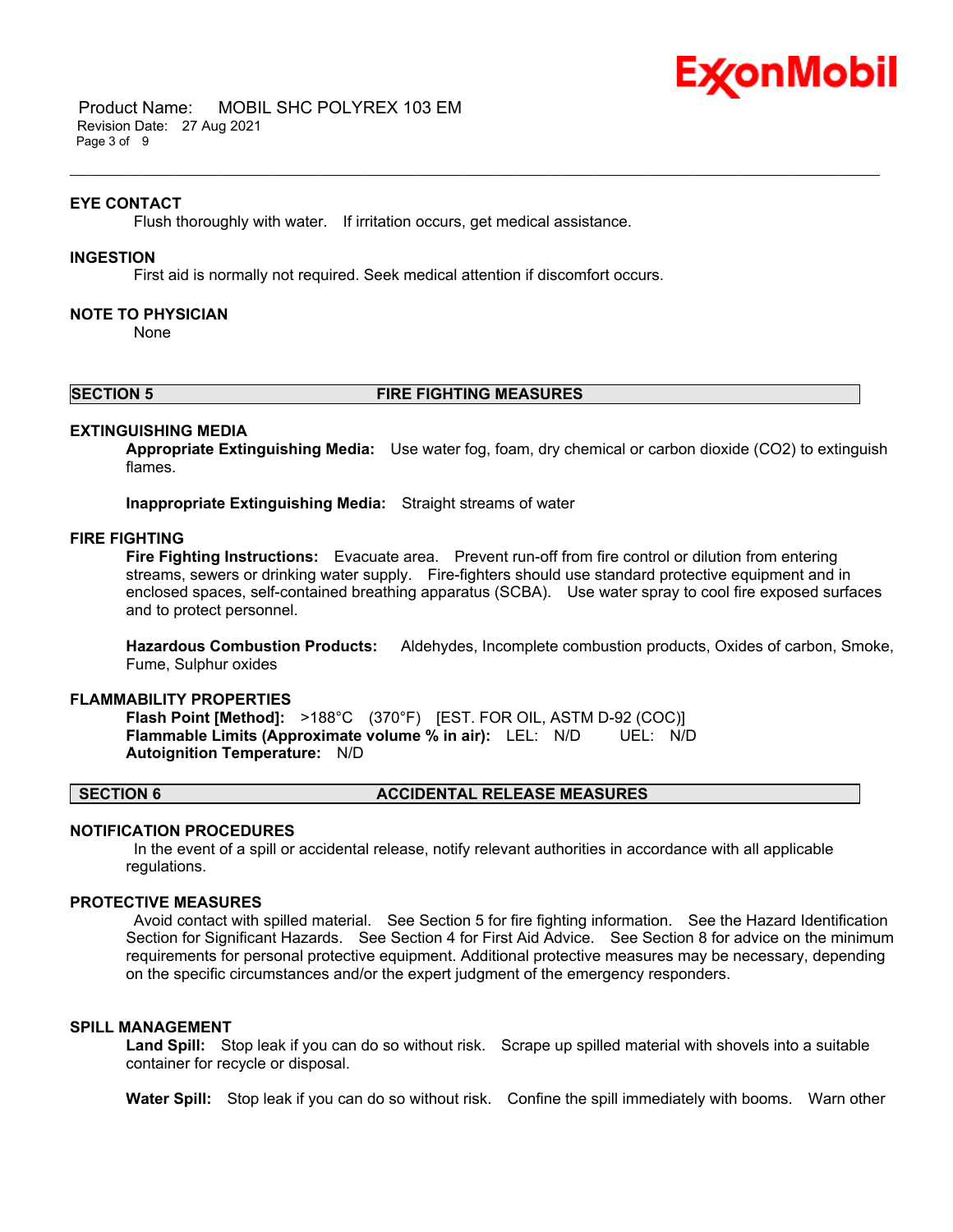

 Product Name: MOBIL SHC POLYREX 103 EM Revision Date: 27 Aug 2021 Page 4 of 9

shipping. Skim from surface

Water spill and land spill recommendations are based on the most likely spill scenario for this material; however, geographic conditions, wind, temperature, (and in the case of a water spill) wave and current direction and speed may greatly influence the appropriate action to be taken. For this reason, local experts should be consulted. Note: Local regulations may prescribe or limit action to be taken.

\_\_\_\_\_\_\_\_\_\_\_\_\_\_\_\_\_\_\_\_\_\_\_\_\_\_\_\_\_\_\_\_\_\_\_\_\_\_\_\_\_\_\_\_\_\_\_\_\_\_\_\_\_\_\_\_\_\_\_\_\_\_\_\_\_\_\_\_\_\_\_\_\_\_\_\_\_\_\_\_\_\_\_\_\_\_\_\_\_\_\_\_\_\_\_\_\_\_\_\_\_\_\_\_\_\_\_\_\_\_\_\_\_\_\_\_\_

#### **ENVIRONMENTAL PRECAUTIONS**

Prevent entry into waterways, sewers, basements or confined areas.

#### **SECTION 7 HANDLING AND STORAGE**

#### **HANDLING**

Prevent small spills and leakage to avoid slip hazard.

**Static Accumulator:** This material is not a static accumulator.

#### **STORAGE**

Do not store in open or unlabelled containers. Keep away from incompatible materials.

| <b>SECTION 8</b> | <b>EXPOSURE CONTROLS / PERSONAL PROTECTION</b> |
|------------------|------------------------------------------------|
|------------------|------------------------------------------------|

Note: Information about recommended monitoring procedures can be obtained from the relevant agency(ies)/institute(s):

#### **ENGINEERING CONTROLS**

The level of protection and types of controls necessary will vary depending upon potential exposure conditions. Control measures to consider:

No special requirements under ordinary conditions of use and with adequate ventilation.

#### **PERSONAL PROTECTION**

Personal protective equipment selections vary based on potential exposure conditions such as applications, handling practices, concentration and ventilation. Information on the selection of protective equipment for use with this material, as provided below, is based upon intended, normal usage.

**Respiratory Protection:** If engineering controls do not maintain airborne contaminant concentrations at a level which is adequate to protect worker health, an approved respirator may be appropriate. Respirator selection, use, and maintenance must be in accordance with regulatory requirements, if applicable. Types of respirators to be considered for this material include:

No protection is ordinarily required under normal conditions of use and with adequate ventilation.

For high airborne concentrations, use an approved supplied-air respirator, operated in positive pressure mode. Supplied air respirators with an escape bottle may be appropriate when oxygen levels are inadequate, gas/vapour warning properties are poor, or if air purifying filter capacity/rating may be exceeded.

**Hand Protection:** Any specific glove information provided is based on published literature and glove manufacturer data. Glove suitability and breakthrough time will differ depending on the specific use conditions. Contact the glove manufacturer for specific advice on glove selection and breakthrough times for your use conditions. Inspect and replace worn or damaged gloves. The types of gloves to be considered for this material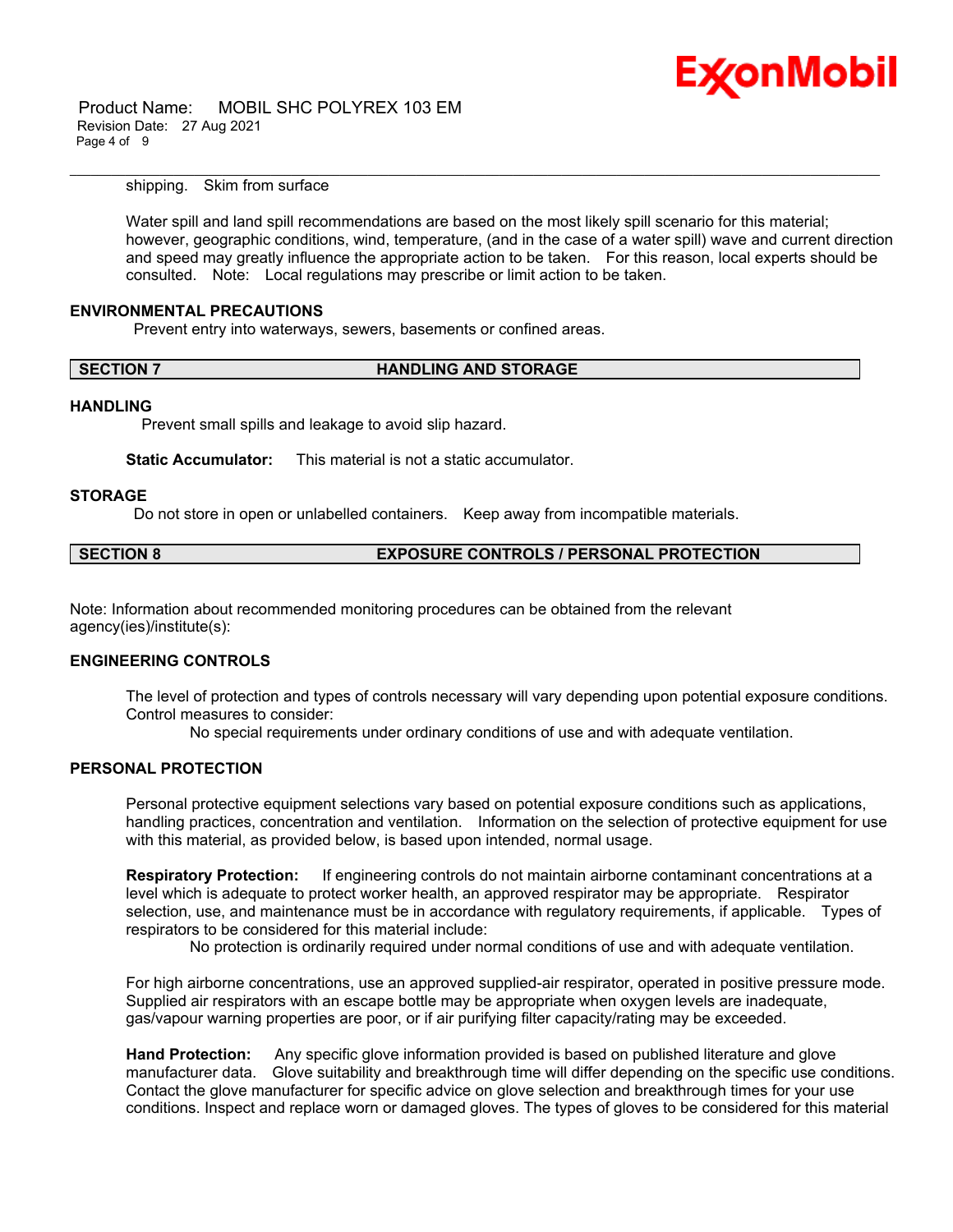

 Product Name: MOBIL SHC POLYREX 103 EM Revision Date: 27 Aug 2021 Page 5 of 9

#### include:

No protection is ordinarily required under normal conditions of use.

**Eye Protection:** If contact is likely, safety glasses with side shields are recommended.

**Skin and Body Protection:** Any specific clothing information provided is based on published literature or manufacturer data. The types of clothing to be considered for this material include:

\_\_\_\_\_\_\_\_\_\_\_\_\_\_\_\_\_\_\_\_\_\_\_\_\_\_\_\_\_\_\_\_\_\_\_\_\_\_\_\_\_\_\_\_\_\_\_\_\_\_\_\_\_\_\_\_\_\_\_\_\_\_\_\_\_\_\_\_\_\_\_\_\_\_\_\_\_\_\_\_\_\_\_\_\_\_\_\_\_\_\_\_\_\_\_\_\_\_\_\_\_\_\_\_\_\_\_\_\_\_\_\_\_\_\_\_\_

No skin protection is ordinarily required under normal conditions of use. In accordance with good industrial hygiene practices, precautions should be taken to avoid skin contact.

**Specific Hygiene Measures:** Always observe good personal hygiene measures, such as washing after handling the material and before eating, drinking, and/or smoking. Routinely wash work clothing and protective equipment to remove contaminants. Discard contaminated clothing and footwear that cannot be cleaned. Practice good housekeeping.

#### **ENVIRONMENTAL CONTROLS**

Comply with applicable environmental regulations limiting discharge to air, water and soil. Protect the environment by applying appropriate control measures to prevent or limit emissions.

#### **SECTION 9 PHYSICAL AND CHEMICAL PROPERTIES**

**Note: Physical and chemical properties are provided for safety, health and environmental considerations only and may not fully represent product specifications. Contact the Supplier for additional information.**

#### **GENERAL INFORMATION**

**Physical State:** Solid **Form:** Semi-fluid **Colour:** Blue **Odour:** Characteristic **Odour Threshold:** N/D

#### **IMPORTANT HEALTH, SAFETY, AND ENVIRONMENTAL INFORMATION**

**Relative Density (at 15 °C):** 0.8 [Estimated] **Flammability (Solid, Gas):** N/A **Flash Point [Method]:** >188°C (370°F) [EST. FOR OIL, ASTM D-92 (COC)] **Flammable Limits (Approximate volume % in air):** LEL: N/D UEL: N/D **Autoignition Temperature:** N/D **Boiling Point / Range:** > 316°C (600°F) **Decomposition Temperature:** N/D **Vapour Density (Air = 1):** N/D **Vapour Pressure:** < 0.013 kPa (0.1 mm Hg) at 20 °C **Evaporation Rate (n-butyl acetate = 1):** N/D **pH:** N/A **Log Pow (n-Octanol/Water Partition Coefficient):** N/D **Solubility in Water:** Negligible **Viscosity:** 87 cSt (87 mm2/sec) at 40ºC [ASTM D 445] **Oxidizing Properties:** See Hazards Identification Section.

#### **OTHER INFORMATION**

**Freezing Point:** N/D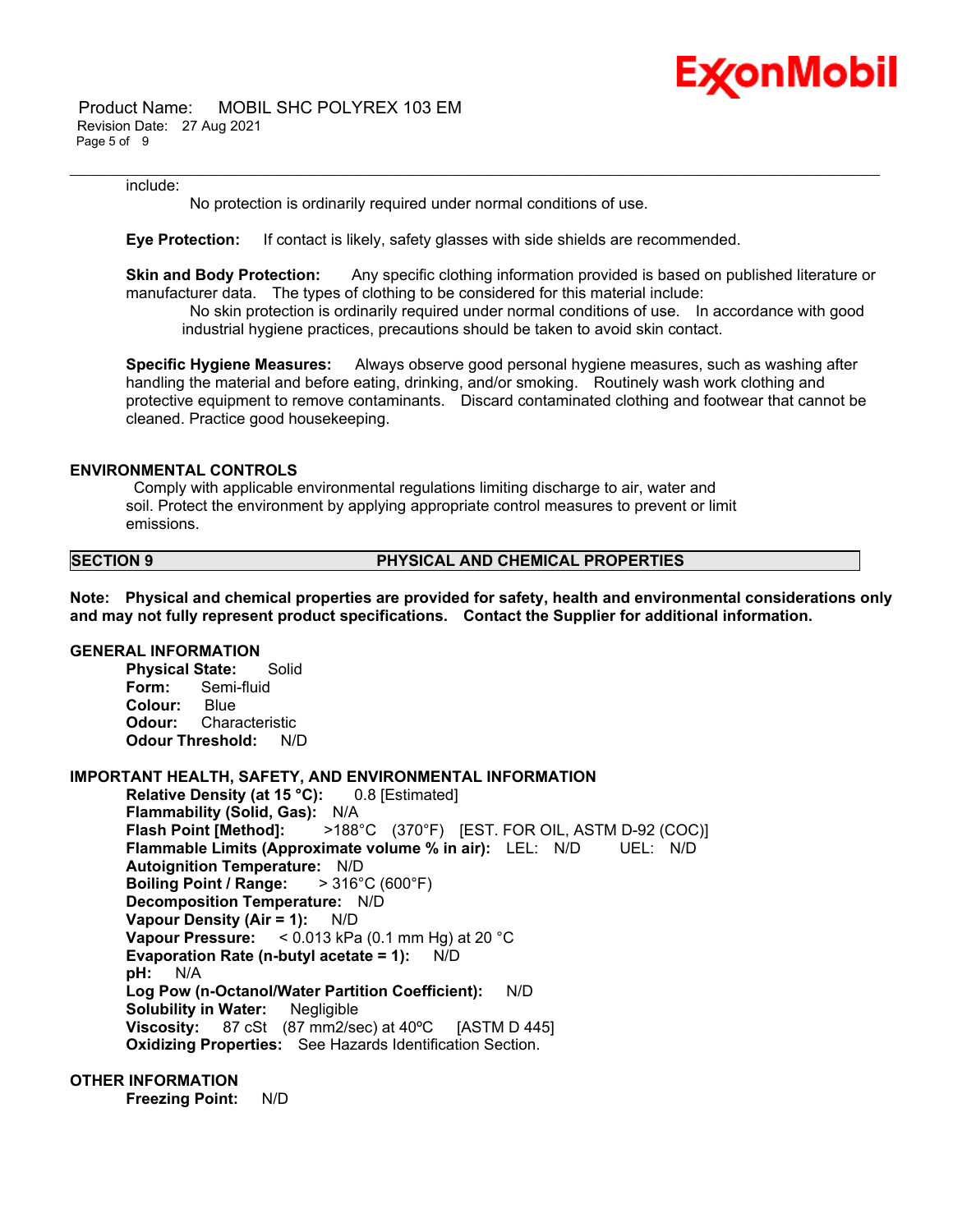

 Product Name: MOBIL SHC POLYREX 103 EM Revision Date: 27 Aug 2021 Page 6 of 9

#### **Melting Point:** N/D

NOTE: Most physical properties above are for the oil component in the material.

\_\_\_\_\_\_\_\_\_\_\_\_\_\_\_\_\_\_\_\_\_\_\_\_\_\_\_\_\_\_\_\_\_\_\_\_\_\_\_\_\_\_\_\_\_\_\_\_\_\_\_\_\_\_\_\_\_\_\_\_\_\_\_\_\_\_\_\_\_\_\_\_\_\_\_\_\_\_\_\_\_\_\_\_\_\_\_\_\_\_\_\_\_\_\_\_\_\_\_\_\_\_\_\_\_\_\_\_\_\_\_\_\_\_\_\_\_

#### **SECTION 10 STABILITY AND REACTIVITY**

**STABILITY:** Material is stable under normal conditions.

**CONDITIONS TO AVOID:** Excessive heat. High energy sources of ignition.

**MATERIALS TO AVOID:** Strong oxidisers

**HAZARDOUS DECOMPOSITION PRODUCTS:** Material does not decompose at ambient temperatures.

**POSSIBILITY OF HAZARDOUS REACTIONS:** Hazardous polymerization will not occur.

### **SECTION 11 TOXICOLOGICAL INFORMATION**

#### **INFORMATION ON TOXICOLOGICAL EFFECTS**

| <b>Hazard Class</b>                                           | <b>Conclusion / Remarks</b>                                                                                                                                        |  |
|---------------------------------------------------------------|--------------------------------------------------------------------------------------------------------------------------------------------------------------------|--|
| Inhalation                                                    |                                                                                                                                                                    |  |
| Acute Toxicity: No end point data for<br>material.            | Minimally Toxic. Based on assessment of the components.                                                                                                            |  |
| Irritation: No end point data for material.                   | Negligible hazard at ambient/normal handling temperatures.                                                                                                         |  |
| Ingestion                                                     |                                                                                                                                                                    |  |
| Acute Toxicity: No end point data for<br>material.            | Minimally Toxic. Based on assessment of the components.                                                                                                            |  |
| <b>Skin</b>                                                   |                                                                                                                                                                    |  |
| Acute Toxicity: No end point data for<br>material.            | Minimally Toxic. Based on assessment of the components.                                                                                                            |  |
| Skin Corrosion/Irritation: No end point data<br>for material. | Negligible irritation to skin at ambient temperatures. Based on<br>assessment of the components.                                                                   |  |
| Eye                                                           |                                                                                                                                                                    |  |
| Serious Eye Damage/Irritation: Data<br>available.             | May cause mild, short-lasting discomfort to eyes. Based on test<br>data for structurally similar materials. Test(s) equivalent or similar<br>to OECD Guideline 405 |  |
| Sensitisation                                                 |                                                                                                                                                                    |  |
| Respiratory Sensitization: No end point data<br>for material. | Not expected to be a respiratory sensitizer.                                                                                                                       |  |
| Skin Sensitization: No end point data for<br>material.        | Not expected to be a skin sensitizer. Based on assessment of the<br>components.                                                                                    |  |
| Aspiration: Data available.                                   | Not expected to be an aspiration hazard. Based on physico-<br>chemical properties of the material.                                                                 |  |
| Germ Cell Mutagenicity: No end point data<br>for material.    | Not expected to be a germ cell mutagen. Based on assessment of<br>the components.                                                                                  |  |
| Carcinogenicity: No end point data for<br>Imaterial.          | Not expected to cause cancer. Based on assessment of the<br>components.                                                                                            |  |
| Reproductive Toxicity: No end point data<br>for material.     | Not expected to be a reproductive toxicant. Based on assessment<br>of the components.                                                                              |  |
| Lactation: No end point data for material.                    | Not expected to cause harm to breast-fed children.                                                                                                                 |  |
| <b>Specific Target Organ Toxicity (STOT)</b>                  |                                                                                                                                                                    |  |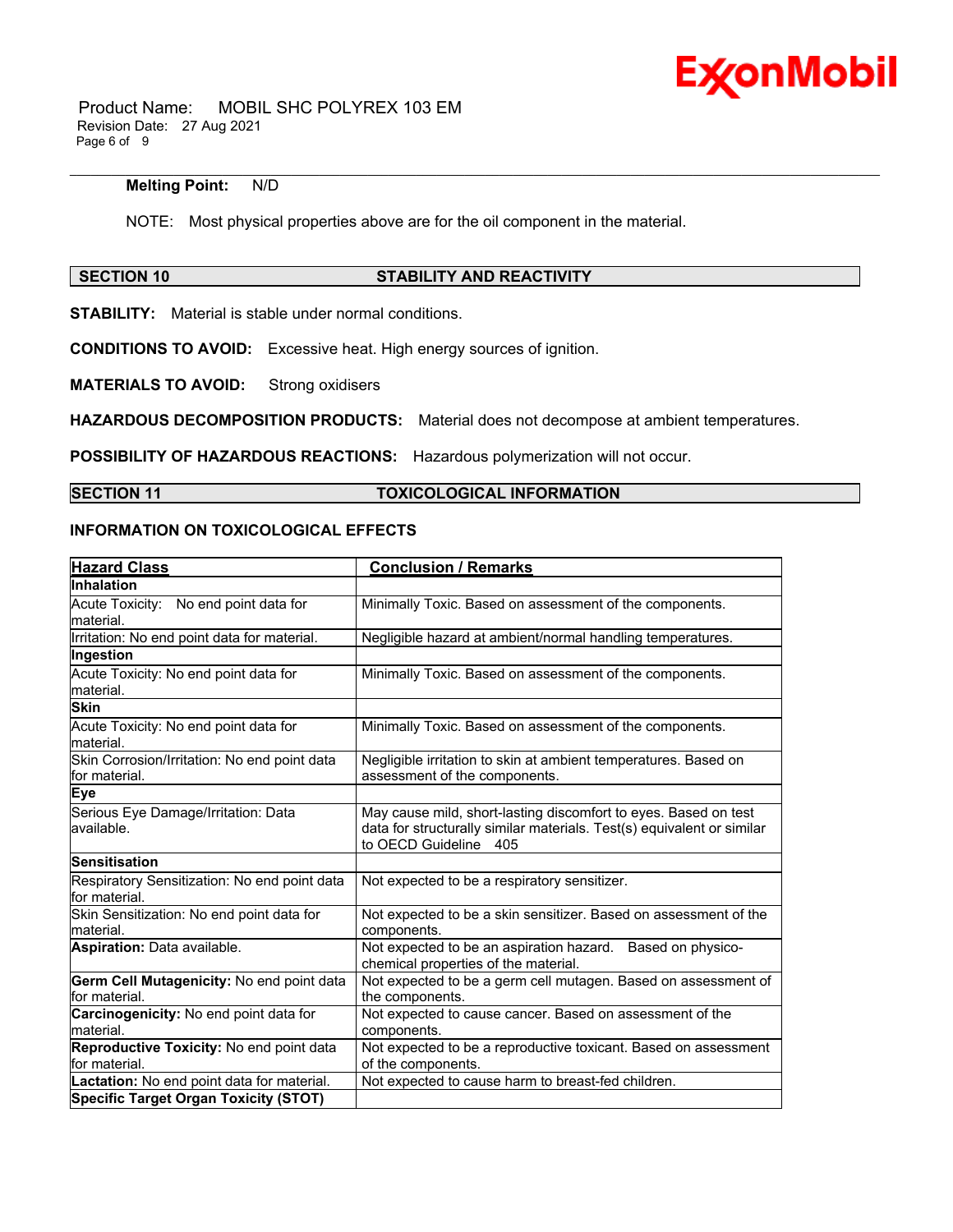

 Product Name: MOBIL SHC POLYREX 103 EM Revision Date: 27 Aug 2021 Page 7 of 9

| Single Exposure: No end point data for<br>lmaterial.   | Not expected to cause organ damage from a single exposure.                                                        |
|--------------------------------------------------------|-------------------------------------------------------------------------------------------------------------------|
| Repeated Exposure: No end point data for<br>lmaterial. | Not expected to cause organ damage from prolonged or repeated<br>exposure. Based on assessment of the components. |

#### **TOXICITY FOR SUBSTANCES**

| <b>NAME</b>                   | <b>ACUTE TOXICITY</b>                  |
|-------------------------------|----------------------------------------|
| 1H-IMIDAZOLE-1-ETHANOL, 2-(8- | Oral Lethality: LD 50 1265 mg/kg (Rat) |
| HEPTADECENYL)-4,5-DIHYDRO-    |                                        |

#### **OTHER INFORMATION**

#### **For the product itself:**

Component concentrations in this formulation would not be expected to cause skin sensitization, based on tests of the components, this formulation, or similar formulations.

#### **Contains:**

Synthetic base oils: Not expected to cause significant health effects under conditions of normal use, based on laboratory studies with the same or similar materials. Not mutagenic or genotoxic. Not sensitising in test animals and humans.

#### **SECTION 12 ECOLOGICAL INFORMATION**

The information given is based on data for the material, components of the material, or for similar materials, through the application of bridging principals.

#### **ECOTOXICITY**

 Material -- Expected to be harmful to aquatic organisms. May cause long-term adverse effects in the aquatic environment.

#### **MOBILITY**

 Base oil component -- Low solubility and floats and is expected to migrate from water to the land. Expected to partition to sediment and wastewater solids.

#### **SECTION 13 DISPOSAL CONSIDERATIONS**

Disposal recommendations based on material as supplied. Disposal must be in accordance with current applicable laws and regulations, and material characteristics at time of disposal.

#### **DISPOSAL RECOMMENDATIONS**

Product is suitable for burning in an enclosed controlled burner for fuel value or disposal by supervised incineration at very high temperatures to prevent formation of undesirable combustion products.

**Empty Container Warning** Empty Container Warning (where applicable): Empty containers may contain residue and can be dangerous. Do not attempt to refill or clean containers without proper instructions. Empty drums should be completely drained and safely stored until appropriately reconditioned or disposed. Empty containers should be taken for recycling, recovery, or disposal through suitably qualified or licensed contractor and in accordance with governmental regulations. DO NOT PRESSURISE, CUT, WELD, BRAZE, SOLDER, DRILL, GRIND, OR EXPOSE SUCH CONTAINERS TO HEAT, FLAME, SPARKS, STATIC ELECTRICITY, OR OTHER SOURCES OF IGNITION. THEY MAY EXPLODE AND CAUSE INJURY OR DEATH.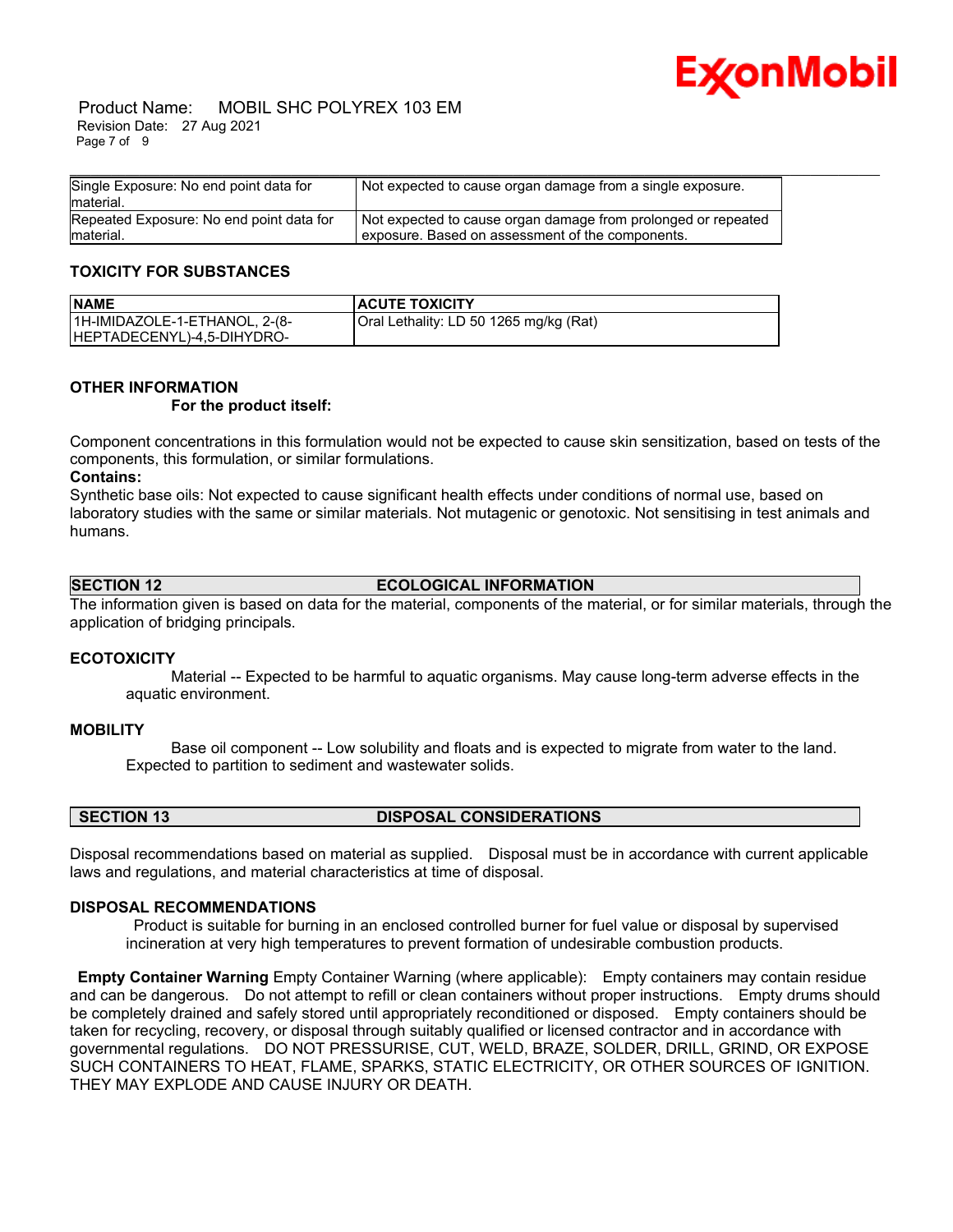# Ex⁄onMobil

 Product Name: MOBIL SHC POLYREX 103 EM Revision Date: 27 Aug 2021 Page 8 of 9

#### \_\_\_\_\_\_\_\_\_\_\_\_\_\_\_\_\_\_\_\_\_\_\_\_\_\_\_\_\_\_\_\_\_\_\_\_\_\_\_\_\_\_\_\_\_\_\_\_\_\_\_\_\_\_\_\_\_\_\_\_\_\_\_\_\_\_\_\_\_\_\_\_\_\_\_\_\_\_\_\_\_\_\_\_\_\_\_\_\_\_\_\_\_\_\_\_\_\_\_\_\_\_\_\_\_\_\_\_\_\_\_\_\_\_\_\_\_ **SECTION 14 TRANSPORT INFORMATION**

**LAND (ADR/RID):** Not Regulated for Land Transport

**SEA (IMDG):** Not Regulated for Sea Transport according to IMDG-Code

**Marine Pollutant:** No

**AIR (IATA):** Not Regulated for Air Transport

### **SECTION 15 REGULATORY INFORMATION**

**This material is considered hazardous according to the Classification of Chemicals based on Globally Harmonized System of Classification and Labelling of Chemicals (GHS).**

#### **REGULATORY STATUS AND APPLICABLE LAWS AND REGULATIONS**

**Listed or exempt from listing/notification on the following chemical inventories :** AIIC, DSL, ENCS, IECSC, ISHL, KECI, TCSI, TSCA

 **Special Cases:**

| <b>Inventory</b>      | ົ                          |
|-----------------------|----------------------------|
| JUIOLA J              | aua                        |
| <b>DICCS</b><br>∵י טי | .<br>u<br>ADDIV<br>зн<br>. |

#### **SECTION 16 OTHER INFORMATION**

#### **N/D = Not determined, N/A = Not applicable**

#### **KEY TO THE H-CODES CONTAINED IN SECTION 3 OF THIS DOCUMENT (for information only):**

H302: Harmful if swallowed; Acute Tox Oral, Cat 4

H312: Harmful in contact with skin; Acute Tox Dermal, Cat 4

H314(1C): Causes severe skin burns and eye damage; Skin Corr/Irritation, Cat 1C

H373: May cause damage to organs through prolonged or repeated exposure; Target Organ, Repeated, Cat 2

H400: Very toxic to aquatic life; Acute Env Tox, Cat 1

H410: Very toxic to aquatic life with long lasting effects; Chronic Env Tox, Cat 1

### **THIS SAFETY DATA SHEET CONTAINS THE FOLLOWING REVISIONS:**

CLP Classification information was added.

GHS Environmental Classification information was deleted.

GHS Environmental Hazards information was added.

GHS Environmental Hazards information was deleted.

GHS Precautionary Statements - Disposal information was added.

GHS Precautionary Statements - Disposal information was deleted.

GHS Precautionary Statements - Prevention information was added.

GHS Precautionary Statements - Prevention information was deleted.

GHS Signal Word information was added.

GHS Signal Word information was deleted.

GHS Symbol information was added.

GHS Target Organ Phrase information was deleted.